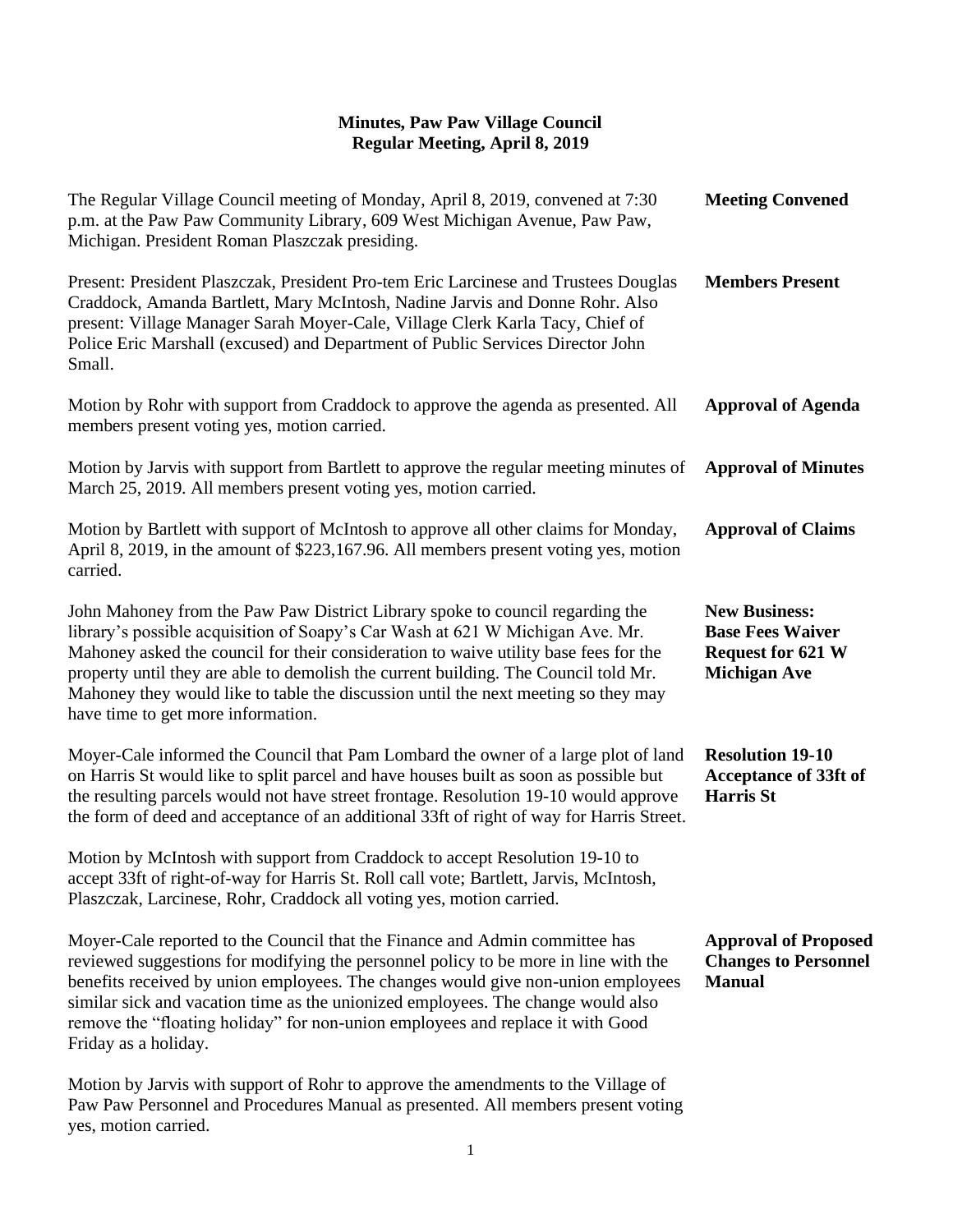## **Minutes, Paw Paw Village Council Regular Meeting, April 8, 2019**

| Council decided after their workshop prior to the regular council meeting that further<br>information and possibly several more workshops will be needed before making a<br>final decision on the new dam design.                                                                                                                                                                                                          | <b>Ongoing Business:</b><br><b>Briggs Dam</b>                        |
|----------------------------------------------------------------------------------------------------------------------------------------------------------------------------------------------------------------------------------------------------------------------------------------------------------------------------------------------------------------------------------------------------------------------------|----------------------------------------------------------------------|
| Motion by Larcinese with support of Craddock to have the Planning Commission<br>begin deliberation over potential recommendations to amend land use ordinances for<br>the following medical marijuana facility types: Grower A, Processor, Provision<br>Center, Secure Transporter and Safety Compliance. Bartlett, Jarvis, McIntosh,<br>Larcinese and Craddock voting yes, Plaszczack and Rohr voting no, motion carried. | <b>Medical Marijuana</b>                                             |
| Moyer-Cale reported she received a request from Nadine Jarvis to hold the farmer's<br>market Sundays from May $26th$ – September $29th$ in the parking lot at Gremps and<br>Paw Paw Streets again this year.                                                                                                                                                                                                               | <b>Farmer's Market</b><br>2019                                       |
| Motion by McIntosh with support from Bartlett to approve the Paw Paw Farmer's<br>Market and associated parking lot closures May 26 <sup>th</sup> through September 29, 2019. All<br>members present voting yes, motion carried.                                                                                                                                                                                            |                                                                      |
| Moyer-Cale reported she received a request from the Paw Paw Area Chamber of<br>Commerce to hold Paw Paw Days the last weekend in July.                                                                                                                                                                                                                                                                                     | <b>Paw Paw Days</b><br><b>Request</b>                                |
| Motion by Rohr with support from Craddock to approve the Paw Paw Days event and<br>associated road closures on Saturday, July 20 <sup>th</sup> from 5:30 am until 6pm as requested<br>in the letter dated March 11, 2019. All members present voting yes, motion carried.                                                                                                                                                  |                                                                      |
| No Report.                                                                                                                                                                                                                                                                                                                                                                                                                 | <b>Committee Meetings</b><br>and Reports<br><b>Finance and Admin</b> |
| No Report.                                                                                                                                                                                                                                                                                                                                                                                                                 | <b>Public Services</b>                                               |
| Jarvis reported the Parks & Rec board met to discuss the Maple Lake draw down,<br>kayak launch, naming of the weed boat, natural shoreline enhancements and the Tyler<br>Field bathrooms.                                                                                                                                                                                                                                  | Area Parks & Rec                                                     |
| No Report.                                                                                                                                                                                                                                                                                                                                                                                                                 | <b>DDA</b>                                                           |
| No Report.                                                                                                                                                                                                                                                                                                                                                                                                                 | <b>Economic Develop</b>                                              |
| Jarvis reported the Farmer's Market board discussed having a conversation booth at<br>the upcoming markets for anyone who has a story they may want to tell.                                                                                                                                                                                                                                                               | <b>Farmers Market</b>                                                |
| No Report.                                                                                                                                                                                                                                                                                                                                                                                                                 | <b>Fire Board</b>                                                    |
| No Report.                                                                                                                                                                                                                                                                                                                                                                                                                 | <b>Historical Committee</b>                                          |
| No Report.                                                                                                                                                                                                                                                                                                                                                                                                                 | <b>Housing Commission</b>                                            |